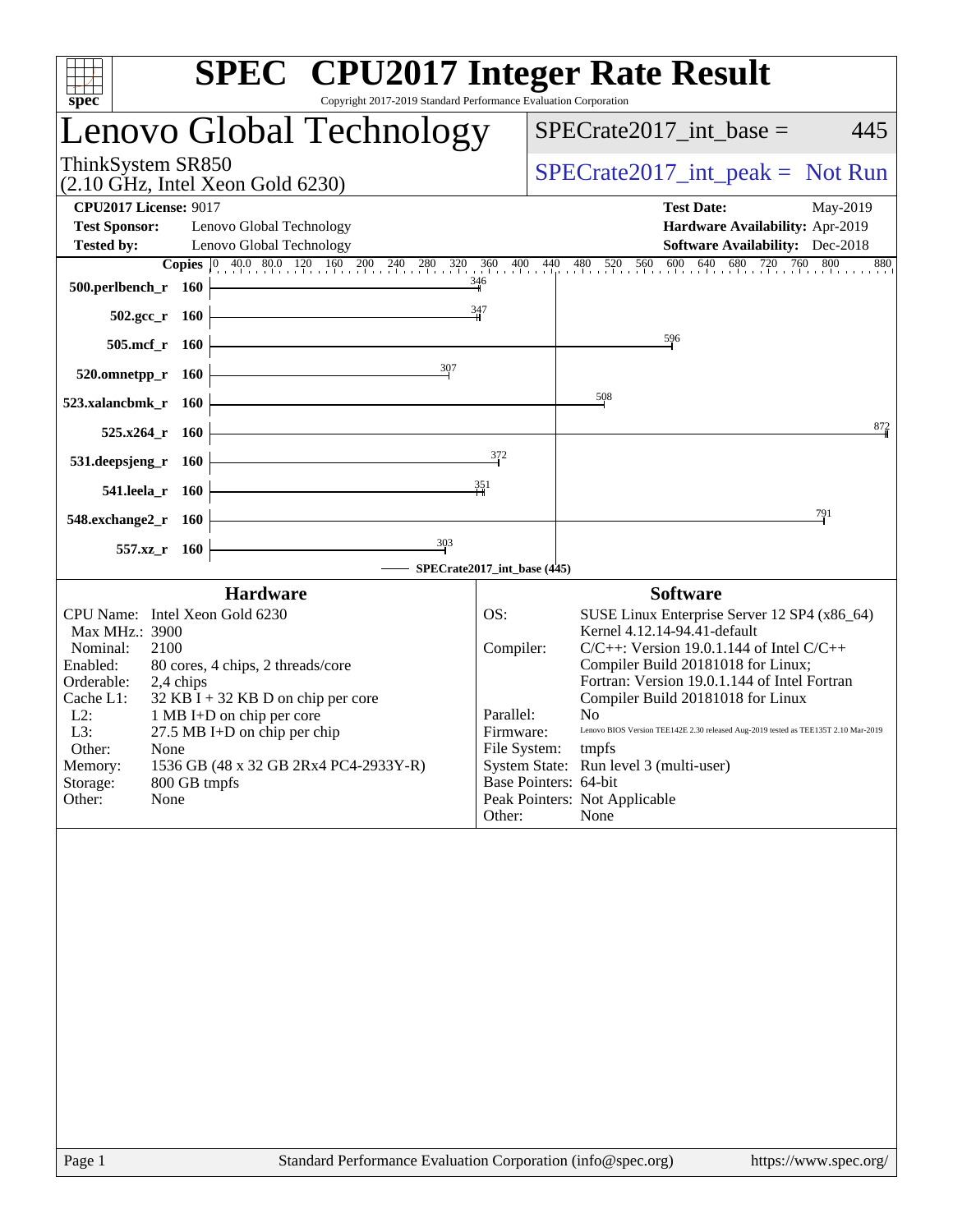

# Lenovo Global Technology

 $SPECTate2017\_int\_base = 445$ 

(2.10 GHz, Intel Xeon Gold 6230)

ThinkSystem SR850<br>  $SPECTR_{10}$  [SPECrate2017\\_int\\_peak =](http://www.spec.org/auto/cpu2017/Docs/result-fields.html#SPECrate2017intpeak) Not Run

**[Test Sponsor:](http://www.spec.org/auto/cpu2017/Docs/result-fields.html#TestSponsor)** Lenovo Global Technology **[Hardware Availability:](http://www.spec.org/auto/cpu2017/Docs/result-fields.html#HardwareAvailability)** Apr-2019

**[CPU2017 License:](http://www.spec.org/auto/cpu2017/Docs/result-fields.html#CPU2017License)** 9017 **[Test Date:](http://www.spec.org/auto/cpu2017/Docs/result-fields.html#TestDate)** May-2019 **[Tested by:](http://www.spec.org/auto/cpu2017/Docs/result-fields.html#Testedby)** Lenovo Global Technology **[Software Availability:](http://www.spec.org/auto/cpu2017/Docs/result-fields.html#SoftwareAvailability)** Dec-2018

#### **[Results Table](http://www.spec.org/auto/cpu2017/Docs/result-fields.html#ResultsTable)**

|                                  | <b>Base</b>   |                |                |                |       |                |       | <b>Peak</b>   |                |              |                |              |                |              |  |
|----------------------------------|---------------|----------------|----------------|----------------|-------|----------------|-------|---------------|----------------|--------------|----------------|--------------|----------------|--------------|--|
| <b>Benchmark</b>                 | <b>Copies</b> | <b>Seconds</b> | Ratio          | <b>Seconds</b> | Ratio | <b>Seconds</b> | Ratio | <b>Copies</b> | <b>Seconds</b> | <b>Ratio</b> | <b>Seconds</b> | <b>Ratio</b> | <b>Seconds</b> | <b>Ratio</b> |  |
| 500.perlbench_r                  | 160           | 733            | 348            | 736            | 346   | 737            | 345   |               |                |              |                |              |                |              |  |
| $502.\text{gcc}$ _r              | 160           | 651            | 348            | 653            | 347   | 658            | 344   |               |                |              |                |              |                |              |  |
| $505$ .mcf r                     | 160           | 435            | 595            | 434            | 596   | 434            | 596   |               |                |              |                |              |                |              |  |
| 520.omnetpp_r                    | 160           | 683            | 307            | 683            | 307   | 681            | 308   |               |                |              |                |              |                |              |  |
| 523.xalancbmk r                  | 160           | 332            | 508            | 333            | 508   | 333            | 508   |               |                |              |                |              |                |              |  |
| 525.x264 r                       | 160           | 321            | 873            | 321            | 872   | 322            | 870   |               |                |              |                |              |                |              |  |
| 531.deepsjeng_r                  | 160           | 492            | 372            | 492            | 373   | 493            | 372   |               |                |              |                |              |                |              |  |
| 541.leela r                      | 160           | 771            | 344            | 750            | 353   | 754            | 351   |               |                |              |                |              |                |              |  |
| 548.exchange2_r                  | 160           | 530            | 790            | 530            | 792   | 530            | 791   |               |                |              |                |              |                |              |  |
| 557.xz                           | 160           | 572            | 302            | 571            | 303   | 569            | 304   |               |                |              |                |              |                |              |  |
| $SPECrate2017$ int base =<br>445 |               |                |                |                |       |                |       |               |                |              |                |              |                |              |  |
| $SPECrate2017$ int peak =        |               |                | <b>Not Run</b> |                |       |                |       |               |                |              |                |              |                |              |  |

Results appear in the [order in which they were run](http://www.spec.org/auto/cpu2017/Docs/result-fields.html#RunOrder). Bold underlined text [indicates a median measurement](http://www.spec.org/auto/cpu2017/Docs/result-fields.html#Median).

#### **[Submit Notes](http://www.spec.org/auto/cpu2017/Docs/result-fields.html#SubmitNotes)**

 The numactl mechanism was used to bind copies to processors. The config file option 'submit' was used to generate numactl commands to bind each copy to a specific processor. For details, please see the config file.

### **[Operating System Notes](http://www.spec.org/auto/cpu2017/Docs/result-fields.html#OperatingSystemNotes)**

 Stack size set to unlimited using "ulimit -s unlimited" Tmpfs filesystem can be set with: mount -t tmpfs -o size=800g tmpfs /home Process tuning setting: echo 50000 > /proc/sys/kernel/sched\_cfs\_bandwidth\_slice\_us echo 240000000 > /proc/sys/kernel/sched\_latency\_ns echo 5000000 > /proc/sys/kernel/sched\_migration\_cost\_ns echo 100000000 > /proc/sys/kernel/sched\_min\_granularity\_ns echo 150000000 > /proc/sys/kernel/sched\_wakeup\_granularity\_ns

#### **[General Notes](http://www.spec.org/auto/cpu2017/Docs/result-fields.html#GeneralNotes)**

Environment variables set by runcpu before the start of the run: LD\_LIBRARY\_PATH = "/home/cpu2017-1.0.5-ic19.0u1/lib/intel64"

 Binaries compiled on a system with 1x Intel Core i9-7900X CPU + 32GB RAM memory using Redhat Enterprise Linux 7.5 Transparent Huge Pages enabled by default Prior to runcpu invocation Filesystem page cache synced and cleared with:

**(Continued on next page)**

|  | Page 2 | Standard Performance Evaluation Corporation (info@spec.org) | https://www.spec.org/ |
|--|--------|-------------------------------------------------------------|-----------------------|
|--|--------|-------------------------------------------------------------|-----------------------|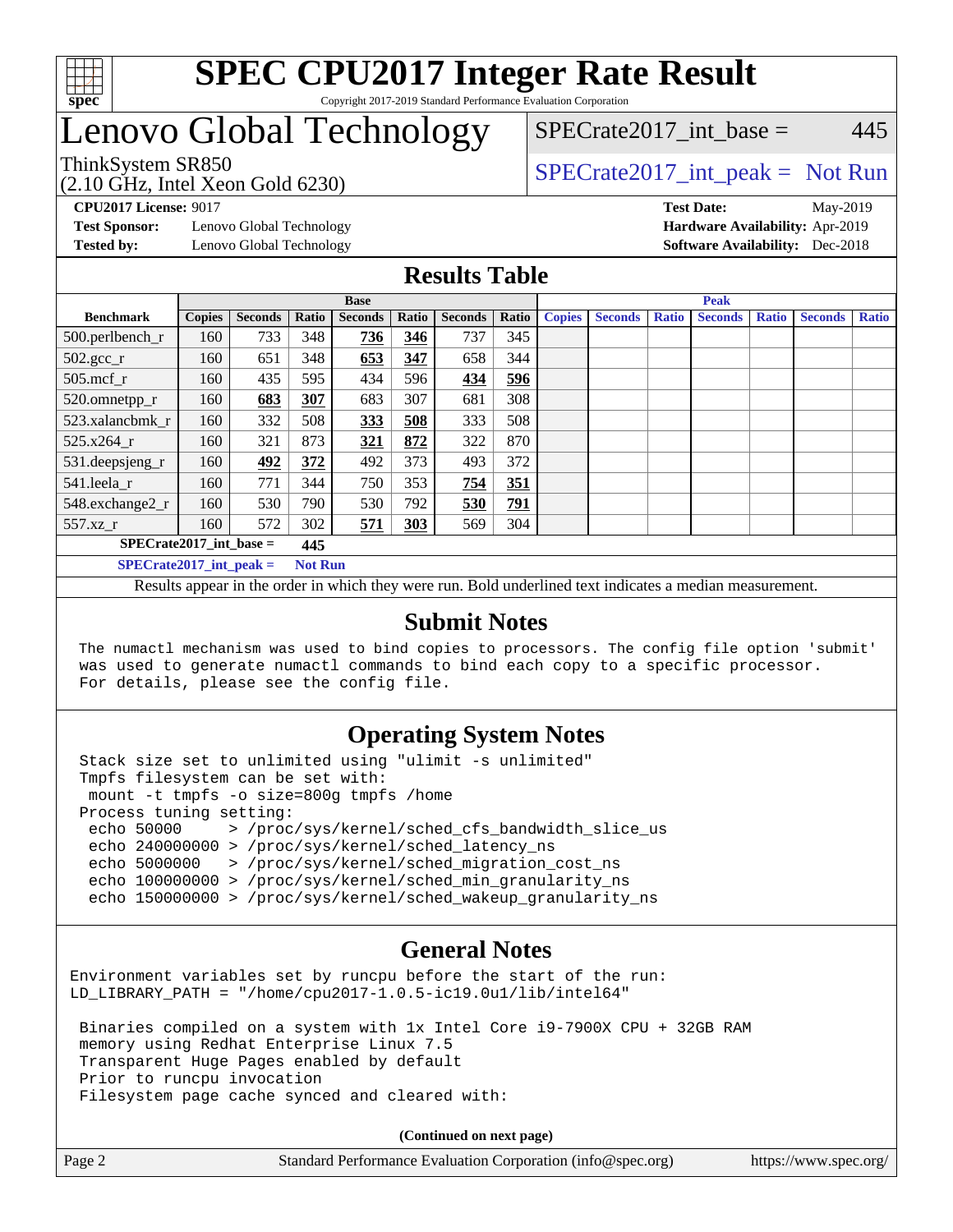

Lenovo Global Technology

ThinkSystem SR850<br>  $SPECTR_{10}$  [SPECrate2017\\_int\\_peak =](http://www.spec.org/auto/cpu2017/Docs/result-fields.html#SPECrate2017intpeak) Not Run

SPECrate  $2017$  int base = 445

**[CPU2017 License:](http://www.spec.org/auto/cpu2017/Docs/result-fields.html#CPU2017License)** 9017 **[Test Date:](http://www.spec.org/auto/cpu2017/Docs/result-fields.html#TestDate)** May-2019

**[Test Sponsor:](http://www.spec.org/auto/cpu2017/Docs/result-fields.html#TestSponsor)** Lenovo Global Technology **[Hardware Availability:](http://www.spec.org/auto/cpu2017/Docs/result-fields.html#HardwareAvailability)** Apr-2019 **[Tested by:](http://www.spec.org/auto/cpu2017/Docs/result-fields.html#Testedby)** Lenovo Global Technology **[Software Availability:](http://www.spec.org/auto/cpu2017/Docs/result-fields.html#SoftwareAvailability)** Dec-2018

(2.10 GHz, Intel Xeon Gold 6230)

#### **[General Notes \(Continued\)](http://www.spec.org/auto/cpu2017/Docs/result-fields.html#GeneralNotes)**

 sync; echo 3> /proc/sys/vm/drop\_caches runcpu command invoked through numactl i.e.: numactl --interleave=all runcpu <etc> NA: The test sponsor attests, as of date of publication, that CVE-2017-5754 (Meltdown) is mitigated in the system as tested and documented. Yes: The test sponsor attests, as of date of publication, that CVE-2017-5753 (Spectre variant 1) is mitigated in the system as tested and documented. Yes: The test sponsor attests, as of date of publication, that CVE-2017-5715 (Spectre variant 2) is mitigated in the system as tested and documented. Yes: The test sponsor attests, as of date of publication, that CVE-2018-3640 (Spectre variant 3a) is mitigated in the system as tested and documented. Yes: The test sponsor attests, as of date of publication, that CVE-2018-3639 (Spectre variant 4) is mitigated in the system as tested and documented.

#### **[Platform Notes](http://www.spec.org/auto/cpu2017/Docs/result-fields.html#PlatformNotes)**

Page 3 Standard Performance Evaluation Corporation [\(info@spec.org\)](mailto:info@spec.org) <https://www.spec.org/> BIOS configuration: Choose Operating Mode set to Maximum Performance DCU Streamer Prefetcher set to Disable SNC set to Enable Sysinfo program /home/cpu2017-1.0.5-ic19.0u1/bin/sysinfo Rev: r5974 of 2018-05-19 9bcde8f2999c33d61f64985e45859ea9 running on linux-9o83 Thu May 16 23:47:39 2019 SUT (System Under Test) info as seen by some common utilities. For more information on this section, see <https://www.spec.org/cpu2017/Docs/config.html#sysinfo> From /proc/cpuinfo model name : Intel(R) Xeon(R) Gold 6230 CPU @ 2.10GHz 4 "physical id"s (chips) 160 "processors" cores, siblings (Caution: counting these is hw and system dependent. The following excerpts from /proc/cpuinfo might not be reliable. Use with caution.) cpu cores : 20 siblings : 40 physical 0: cores 0 1 2 3 4 8 9 10 11 12 16 17 18 19 20 24 25 26 27 28 physical 1: cores 0 1 2 3 4 8 9 10 11 12 16 17 18 19 20 24 25 26 27 28 physical 2: cores 0 1 2 3 4 8 9 10 11 12 16 17 18 19 20 24 25 26 27 28 physical 3: cores 0 1 2 3 4 8 9 10 11 12 16 17 18 19 20 24 25 26 27 28 From lscpu: Architecture: x86\_64 CPU op-mode(s): 32-bit, 64-bit Byte Order: Little Endian  $CPU(s):$  160 **(Continued on next page)**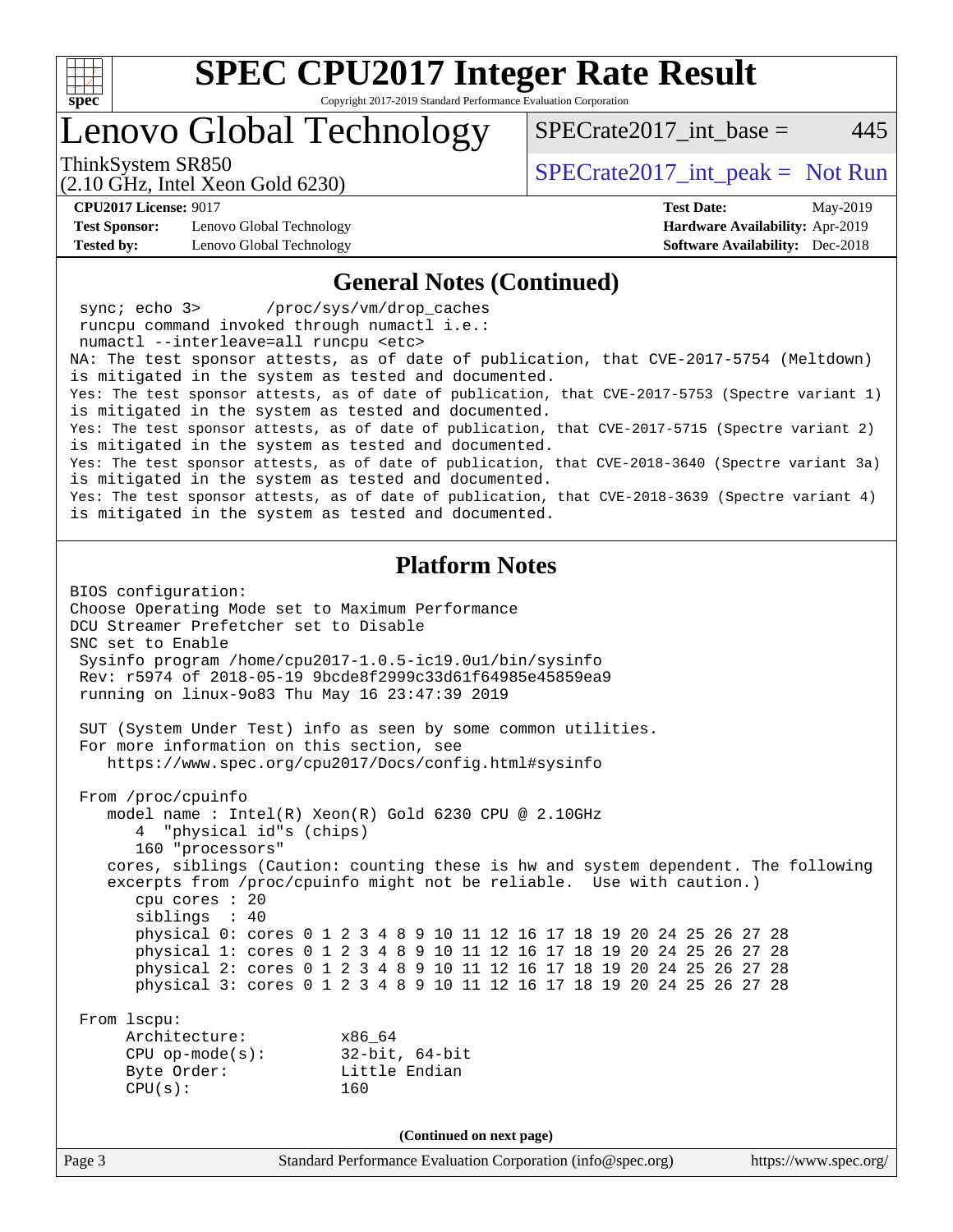

Lenovo Global Technology

 $SPECTate2017\_int\_base = 445$ 

(2.10 GHz, Intel Xeon Gold 6230)

ThinkSystem SR850<br>  $(2.10 \text{ GHz. Intel Yoon Gold } 6230)$  [SPECrate2017\\_int\\_peak =](http://www.spec.org/auto/cpu2017/Docs/result-fields.html#SPECrate2017intpeak) Not Run

**[Test Sponsor:](http://www.spec.org/auto/cpu2017/Docs/result-fields.html#TestSponsor)** Lenovo Global Technology **[Hardware Availability:](http://www.spec.org/auto/cpu2017/Docs/result-fields.html#HardwareAvailability)** Apr-2019 **[Tested by:](http://www.spec.org/auto/cpu2017/Docs/result-fields.html#Testedby)** Lenovo Global Technology **[Software Availability:](http://www.spec.org/auto/cpu2017/Docs/result-fields.html#SoftwareAvailability)** Dec-2018

**[CPU2017 License:](http://www.spec.org/auto/cpu2017/Docs/result-fields.html#CPU2017License)** 9017 **[Test Date:](http://www.spec.org/auto/cpu2017/Docs/result-fields.html#TestDate)** May-2019

#### **[Platform Notes \(Continued\)](http://www.spec.org/auto/cpu2017/Docs/result-fields.html#PlatformNotes)**

| On-line CPU(s) list:                    | $0 - 159$                                                                            |
|-----------------------------------------|--------------------------------------------------------------------------------------|
| Thread(s) per core:                     | 2                                                                                    |
| $Core(s)$ per socket:                   | 20                                                                                   |
| Socket(s):                              | 4                                                                                    |
| NUMA $node(s):$                         | 8                                                                                    |
| Vendor ID:                              | GenuineIntel                                                                         |
| CPU family:                             | 6                                                                                    |
| Model:                                  | 85                                                                                   |
| Model name:                             | $Intel(R) Xeon(R) Gold 6230 CPU @ 2.10GHz$                                           |
| Stepping:                               | 6                                                                                    |
| CPU MHz:                                | 2100.000                                                                             |
| CPU max MHz:                            | 3900.0000                                                                            |
| CPU min MHz:                            | 800.0000                                                                             |
| BogoMIPS:                               | 4200.00                                                                              |
| Virtualization:                         | $VT - x$                                                                             |
| Lld cache:                              | 32K                                                                                  |
| Lli cache:                              | 32K                                                                                  |
| $L2$ cache:                             | 1024K                                                                                |
| L3 cache:                               | 28160K                                                                               |
| NUMA node0 CPU(s):                      | $0-2, 5, 6, 10-12, 15, 16, 80-82, 85, 86, 90-92, 95, 96$                             |
| NUMA nodel CPU(s):                      | 3, 4, 7-9, 13, 14, 17-19, 83, 84, 87-89, 93, 94, 97-99                               |
| NUMA node2 CPU(s):                      | 20-22, 25, 26, 30-32, 35, 36, 100-102, 105, 106, 110-112, 115, 116                   |
| NUMA node3 CPU(s):                      | 23, 24, 27-29, 33, 34, 37-39, 103, 104, 107-109, 113, 114, 117-119                   |
| NUMA $node4$ $CPU(s):$                  | 40-42, 45, 46, 50-52, 55, 56, 120-122, 125, 126, 130-132, 135, 136                   |
| NUMA $node5$ $CPU(s):$                  | 43, 44, 47-49, 53, 54, 57-59, 123, 124, 127-129, 133, 134, 137-139                   |
| NUMA node6 $CPU(s):$                    | 60-62, 65, 66, 70-72, 75, 76, 140-142, 145, 146, 150-152, 155, 156                   |
| NUMA node7 CPU(s):                      | 63, 64, 67-69, 73, 74, 77-79, 143, 144, 147-149, 153, 154, 157-159                   |
| Flaqs:                                  | fpu vme de pse tsc msr pae mce cx8 apic sep mtrr pge mca cmov                        |
|                                         | pat pse36 clflush dts acpi mmx fxsr sse sse2 ss ht tm pbe syscall nx pdpelgb rdtscp  |
|                                         | lm constant_tsc art arch_perfmon pebs bts rep_good nopl xtopology nonstop_tsc cpuid  |
|                                         | aperfmperf pni pclmulqdq dtes64 ds_cpl vmx smx est tm2 ssse3 sdbg fma cx16 xtpr pdcm |
|                                         | pcid dca sse4_1 sse4_2 x2apic movbe popcnt tsc_deadline_timer aes xsave avx f16c     |
|                                         | rdrand lahf_lm abm 3dnowprefetch cpuid_fault epb cat_13 cdp_13 invpcid_single ssbd   |
|                                         | mba ibrs ibpb stibp tpr_shadow vnmi flexpriority ept vpid fsgsbase tsc_adjust bmil   |
|                                         | hle avx2 smep bmi2 erms invpcid rtm cqm mpx rdt_a avx512f avx512dq rdseed adx smap   |
|                                         | clflushopt clwb intel_pt avx512cd avx512bw avx512vl xsaveopt xsavec xgetbvl xsaves   |
|                                         | cqm_llc cqm_occup_llc cqm_mbm_total cqm_mbm_local dtherm ida arat pln pts pku ospke  |
| avx512_vnni flush_l1d arch_capabilities |                                                                                      |
|                                         |                                                                                      |
| /proc/cpuinfo cache data                |                                                                                      |
| cache size : 28160 KB                   |                                                                                      |
|                                         |                                                                                      |
|                                         | From numactl --hardware WARNING: a numactl 'node' might or might not correspond to a |
| physical chip.                          |                                                                                      |
| $available: 8 nodes (0-7)$              |                                                                                      |
|                                         | node 0 cpus: 0 1 2 5 6 10 11 12 15 16 80 81 82 85 86 90 91 92 95 96                  |
| node 0 size: 193131 MB                  |                                                                                      |
|                                         |                                                                                      |
|                                         | (Continued on next page)                                                             |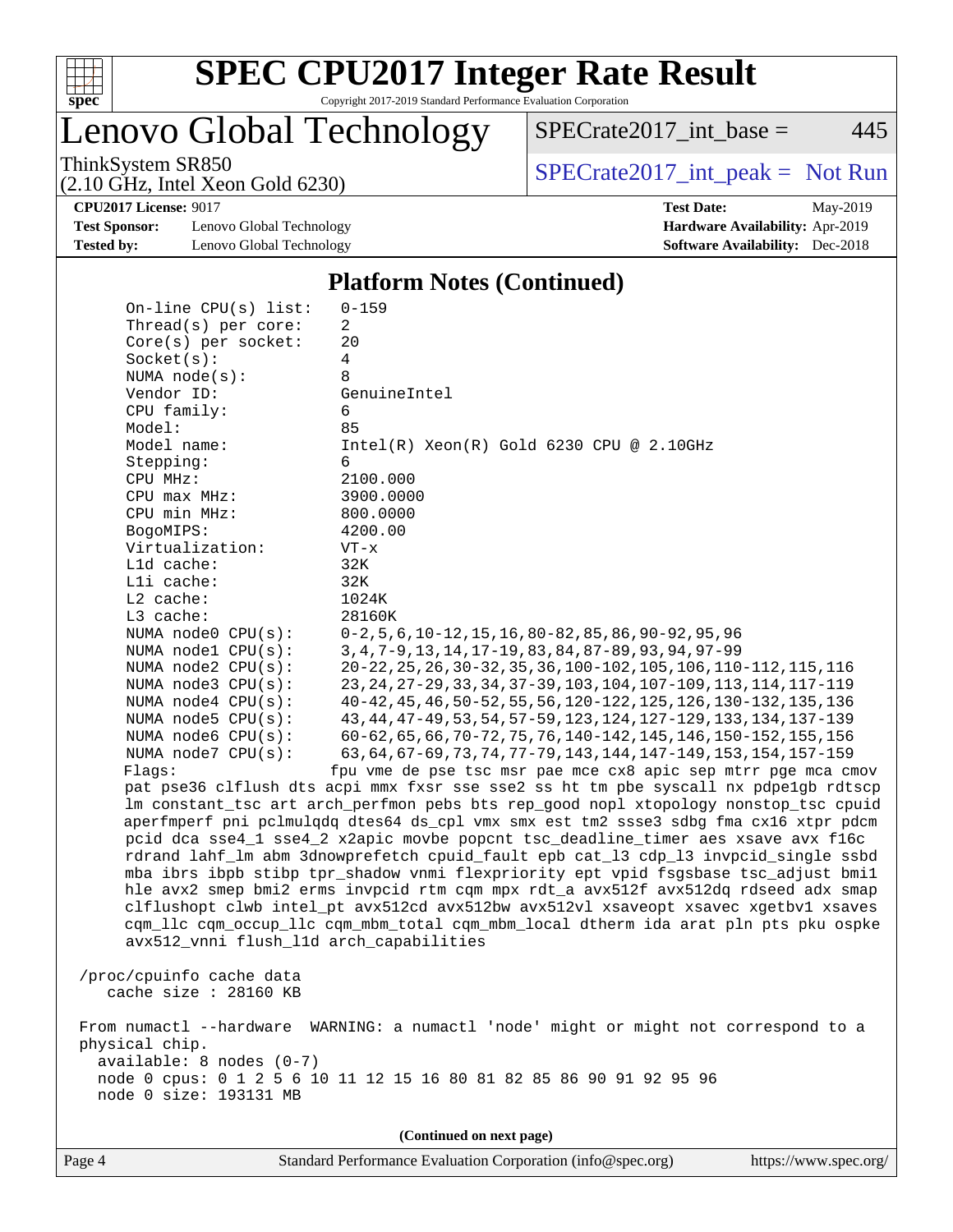

# **[SPEC CPU2017 Integer Rate Result](http://www.spec.org/auto/cpu2017/Docs/result-fields.html#SPECCPU2017IntegerRateResult)**

Copyright 2017-2019 Standard Performance Evaluation Corporation

# Lenovo Global Technology

 $SPECTate2017\_int\_base = 445$ 

(2.10 GHz, Intel Xeon Gold 6230)

ThinkSystem SR850<br>  $(2.10 \text{ GHz. Intel Yoon Gold } 6230)$  [SPECrate2017\\_int\\_peak =](http://www.spec.org/auto/cpu2017/Docs/result-fields.html#SPECrate2017intpeak) Not Run

**[Test Sponsor:](http://www.spec.org/auto/cpu2017/Docs/result-fields.html#TestSponsor)** Lenovo Global Technology **[Hardware Availability:](http://www.spec.org/auto/cpu2017/Docs/result-fields.html#HardwareAvailability)** Apr-2019 **[Tested by:](http://www.spec.org/auto/cpu2017/Docs/result-fields.html#Testedby)** Lenovo Global Technology **[Software Availability:](http://www.spec.org/auto/cpu2017/Docs/result-fields.html#SoftwareAvailability)** Dec-2018

**[CPU2017 License:](http://www.spec.org/auto/cpu2017/Docs/result-fields.html#CPU2017License)** 9017 **[Test Date:](http://www.spec.org/auto/cpu2017/Docs/result-fields.html#TestDate)** May-2019

#### **[Platform Notes \(Continued\)](http://www.spec.org/auto/cpu2017/Docs/result-fields.html#PlatformNotes)**

| Page 5                                                                                                                                                     |                                                                                                                                                                                                  | Standard Performance Evaluation Corporation (info@spec.org) |                      |                          |  |  |  |  | https://www.spec.org/ |
|------------------------------------------------------------------------------------------------------------------------------------------------------------|--------------------------------------------------------------------------------------------------------------------------------------------------------------------------------------------------|-------------------------------------------------------------|----------------------|--------------------------|--|--|--|--|-----------------------|
|                                                                                                                                                            |                                                                                                                                                                                                  |                                                             |                      | (Continued on next page) |  |  |  |  |                       |
| HugePages_Total:<br>Hugepagesize:<br>From /etc/*release* /etc/*version*<br>SuSE-release:<br>$VERSION = 12$<br>PATCHLEVEL = 4<br>os-release:<br>NAME="SLES" | SUSE Linux Enterprise Server 12 (x86_64)<br># This file is deprecated and will be removed in a future service pack or release.<br># Please check /etc/os-release for details about this release. | $\Omega$<br>2048 kB                                         |                      |                          |  |  |  |  |                       |
| From /proc/meminfo<br>MemTotal:                                                                                                                            | 1584935496 kB                                                                                                                                                                                    |                                                             |                      |                          |  |  |  |  |                       |
| 31<br>7:                                                                                                                                                   | 31 21<br>21<br>21                                                                                                                                                                                | 21                                                          | 10<br>11             |                          |  |  |  |  |                       |
| 5:<br>21<br>6:<br>31                                                                                                                                       | 21 31<br>31<br>11<br>31 21<br>21<br>21                                                                                                                                                           | 10<br>21                                                    | 21<br>21<br>11<br>10 |                          |  |  |  |  |                       |
| 4:<br>21<br>21                                                                                                                                             | 31<br>31<br>10                                                                                                                                                                                   | 11                                                          | 21<br>21             |                          |  |  |  |  |                       |
| 3:<br>21<br>21                                                                                                                                             | 11<br>10<br>31                                                                                                                                                                                   | 31                                                          | 21<br>21             |                          |  |  |  |  |                       |
| 2:<br>21<br>21                                                                                                                                             | 31<br>10<br>11                                                                                                                                                                                   | 31                                                          | 31<br>21<br>21       |                          |  |  |  |  |                       |
| 0:<br>10<br>11<br>1:<br>10                                                                                                                                 | 11 21<br>21<br>21<br>21<br>21<br>21                                                                                                                                                              | 21<br>21                                                    | 31<br>31<br>31       |                          |  |  |  |  |                       |
| node<br>$\overline{0}$                                                                                                                                     | $1 \t 2$<br>$\overline{4}$<br>$\overline{\mathbf{3}}$                                                                                                                                            | 5 6 7                                                       |                      |                          |  |  |  |  |                       |
| node distances:                                                                                                                                            |                                                                                                                                                                                                  |                                                             |                      |                          |  |  |  |  |                       |
| node 7 free: 193358 MB                                                                                                                                     |                                                                                                                                                                                                  |                                                             |                      |                          |  |  |  |  |                       |
| node 7 size: 193524 MB                                                                                                                                     |                                                                                                                                                                                                  |                                                             |                      |                          |  |  |  |  |                       |
| node 7 cpus: 63 64 67 68 69 73 74 77 78 79 143 144 147 148 149 153 154 157 158 159                                                                         |                                                                                                                                                                                                  |                                                             |                      |                          |  |  |  |  |                       |
| node 6 free: 193360 MB                                                                                                                                     |                                                                                                                                                                                                  |                                                             |                      |                          |  |  |  |  |                       |
| node 6 size: 193526 MB                                                                                                                                     |                                                                                                                                                                                                  |                                                             |                      |                          |  |  |  |  |                       |
| node 6 cpus: 60 61 62 65 66 70 71 72 75 76 140 141 142 145 146 150 151 152 155 156                                                                         |                                                                                                                                                                                                  |                                                             |                      |                          |  |  |  |  |                       |
| node 5 size: 193526 MB<br>node 5 free: 193359 MB                                                                                                           |                                                                                                                                                                                                  |                                                             |                      |                          |  |  |  |  |                       |
| node 5 cpus: 43 44 47 48 49 53 54 57 58 59 123 124 127 128 129 133 134 137 138 139                                                                         |                                                                                                                                                                                                  |                                                             |                      |                          |  |  |  |  |                       |
| node 4 free: 193357 MB                                                                                                                                     |                                                                                                                                                                                                  |                                                             |                      |                          |  |  |  |  |                       |
| node 4 size: 193526 MB                                                                                                                                     |                                                                                                                                                                                                  |                                                             |                      |                          |  |  |  |  |                       |
| node 4 cpus: 40 41 42 45 46 50 51 52 55 56 120 121 122 125 126 130 131 132 135 136                                                                         |                                                                                                                                                                                                  |                                                             |                      |                          |  |  |  |  |                       |
| node 3 free: 193323 MB                                                                                                                                     |                                                                                                                                                                                                  |                                                             |                      |                          |  |  |  |  |                       |
| node 3 size: 193498 MB                                                                                                                                     |                                                                                                                                                                                                  |                                                             |                      |                          |  |  |  |  |                       |
| node 2 free: 193361 MB<br>node 3 cpus: 23 24 27 28 29 33 34 37 38 39 103 104 107 108 109 113 114 117 118 119                                               |                                                                                                                                                                                                  |                                                             |                      |                          |  |  |  |  |                       |
| node 2 size: 193526 MB                                                                                                                                     |                                                                                                                                                                                                  |                                                             |                      |                          |  |  |  |  |                       |
| node 2 cpus: 20 21 22 25 26 30 31 32 35 36 100 101 102 105 106 110 111 112 115 116                                                                         |                                                                                                                                                                                                  |                                                             |                      |                          |  |  |  |  |                       |
| node 1 free: 183151 MB                                                                                                                                     |                                                                                                                                                                                                  |                                                             |                      |                          |  |  |  |  |                       |
| node 1 size: 193526 MB                                                                                                                                     |                                                                                                                                                                                                  |                                                             |                      |                          |  |  |  |  |                       |
| node 0 free: 190171 MB<br>node 1 cpus: 3 4 7 8 9 13 14 17 18 19 83 84 87 88 89 93 94 97 98 99                                                              |                                                                                                                                                                                                  |                                                             |                      |                          |  |  |  |  |                       |
|                                                                                                                                                            |                                                                                                                                                                                                  |                                                             |                      |                          |  |  |  |  |                       |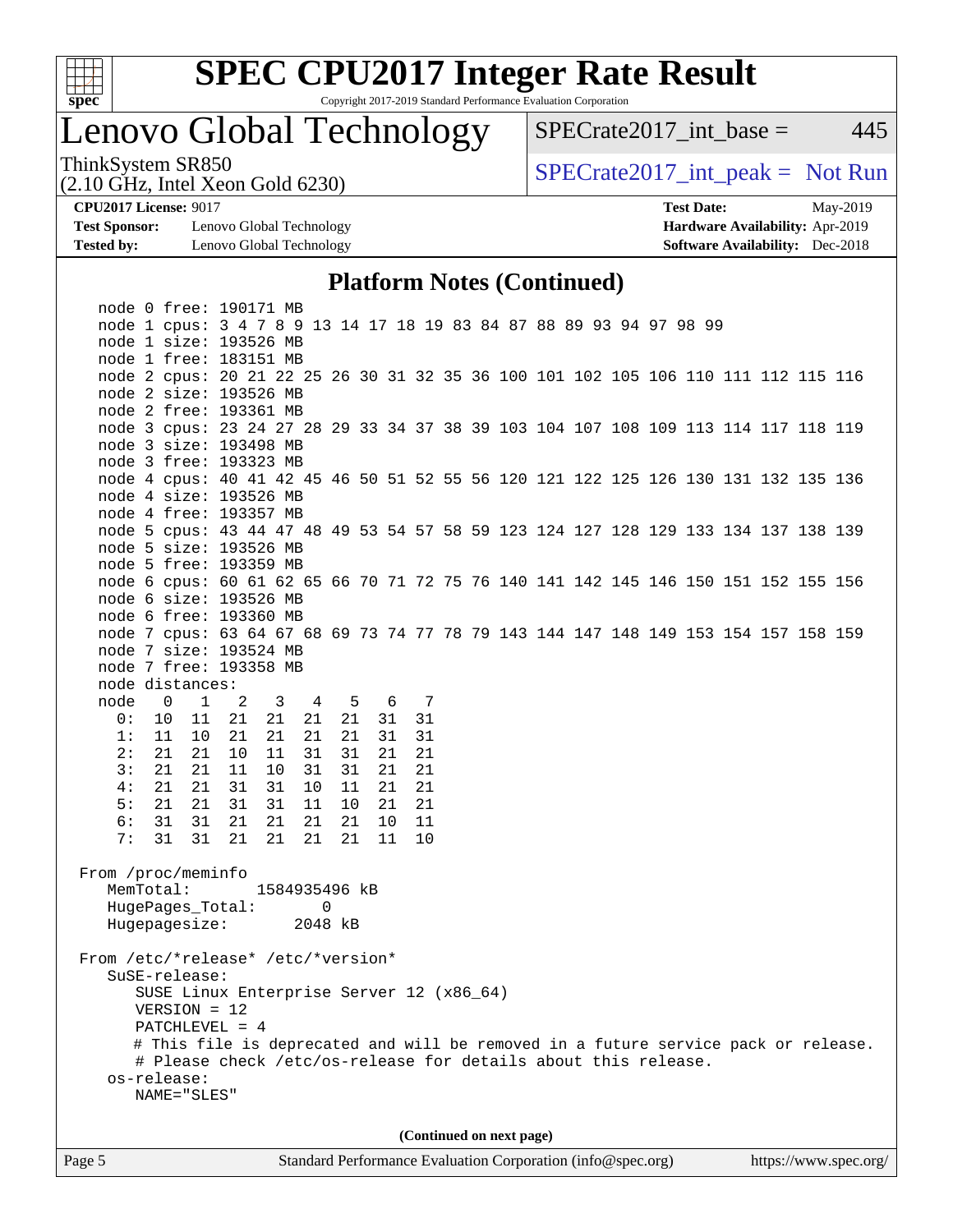

Lenovo Global Technology

ThinkSystem SR850<br>  $SPECTA = Not Run$ <br>  $SPECTA = Not Run$ 

 $SPECTate2017\_int\_base = 445$ 

(2.10 GHz, Intel Xeon Gold 6230)

**[Test Sponsor:](http://www.spec.org/auto/cpu2017/Docs/result-fields.html#TestSponsor)** Lenovo Global Technology **[Hardware Availability:](http://www.spec.org/auto/cpu2017/Docs/result-fields.html#HardwareAvailability)** Apr-2019 **[Tested by:](http://www.spec.org/auto/cpu2017/Docs/result-fields.html#Testedby)** Lenovo Global Technology **[Software Availability:](http://www.spec.org/auto/cpu2017/Docs/result-fields.html#SoftwareAvailability)** Dec-2018

**[CPU2017 License:](http://www.spec.org/auto/cpu2017/Docs/result-fields.html#CPU2017License)** 9017 **[Test Date:](http://www.spec.org/auto/cpu2017/Docs/result-fields.html#TestDate)** May-2019

#### **[Platform Notes \(Continued\)](http://www.spec.org/auto/cpu2017/Docs/result-fields.html#PlatformNotes)**

 VERSION="12-SP4" VERSION\_ID="12.4" PRETTY\_NAME="SUSE Linux Enterprise Server 12 SP4" ID="sles" ANSI\_COLOR="0;32" CPE\_NAME="cpe:/o:suse:sles:12:sp4"

uname -a:

 Linux linux-9o83 4.12.14-94.41-default #1 SMP Wed Oct 31 12:25:04 UTC 2018 (3090901) x86\_64 x86\_64 x86\_64 GNU/Linux

Kernel self-reported vulnerability status:

 CVE-2017-5754 (Meltdown): Not affected CVE-2017-5753 (Spectre variant 1): Mitigation: \_\_user pointer sanitization CVE-2017-5715 (Spectre variant 2): Mitigation: Indirect Branch Restricted Speculation, IBPB, IBRS\_FW

run-level 3 May 16 23:27

 SPEC is set to: /home/cpu2017-1.0.5-ic19.0u1 Filesystem Type Size Used Avail Use% Mounted on tmpfs tmpfs 800G 8.3G 792G 2% /home

 Additional information from dmidecode follows. WARNING: Use caution when you interpret this section. The 'dmidecode' program reads system data which is "intended to allow hardware to be accurately determined", but the intent may not be met, as there are frequent changes to hardware, firmware, and the "DMTF SMBIOS" standard. BIOS Lenovo -[TEE135T-2.10]- 03/21/2019 Memory: 48x Samsung M393A4K40CB2-CVF 32 GB 2 rank 2933

(End of data from sysinfo program)

#### **[Compiler Version Notes](http://www.spec.org/auto/cpu2017/Docs/result-fields.html#CompilerVersionNotes)**

Page 6 Standard Performance Evaluation Corporation [\(info@spec.org\)](mailto:info@spec.org) <https://www.spec.org/> ============================================================================== CC 500.perlbench\_r(base)  $502.\text{gcc}_r(\text{base})$  505.mcf\_r(base)  $525.x264_r(\text{base})$  557.xz\_r(base) ------------------------------------------------------------------------------ Intel(R) C Intel(R) 64 Compiler for applications running on Intel(R)  $64$ , Version 19.0.1.144 Build 20181018 Copyright (C) 1985-2018 Intel Corporation. All rights reserved. ------------------------------------------------------------------------------ ============================================================================== **(Continued on next page)**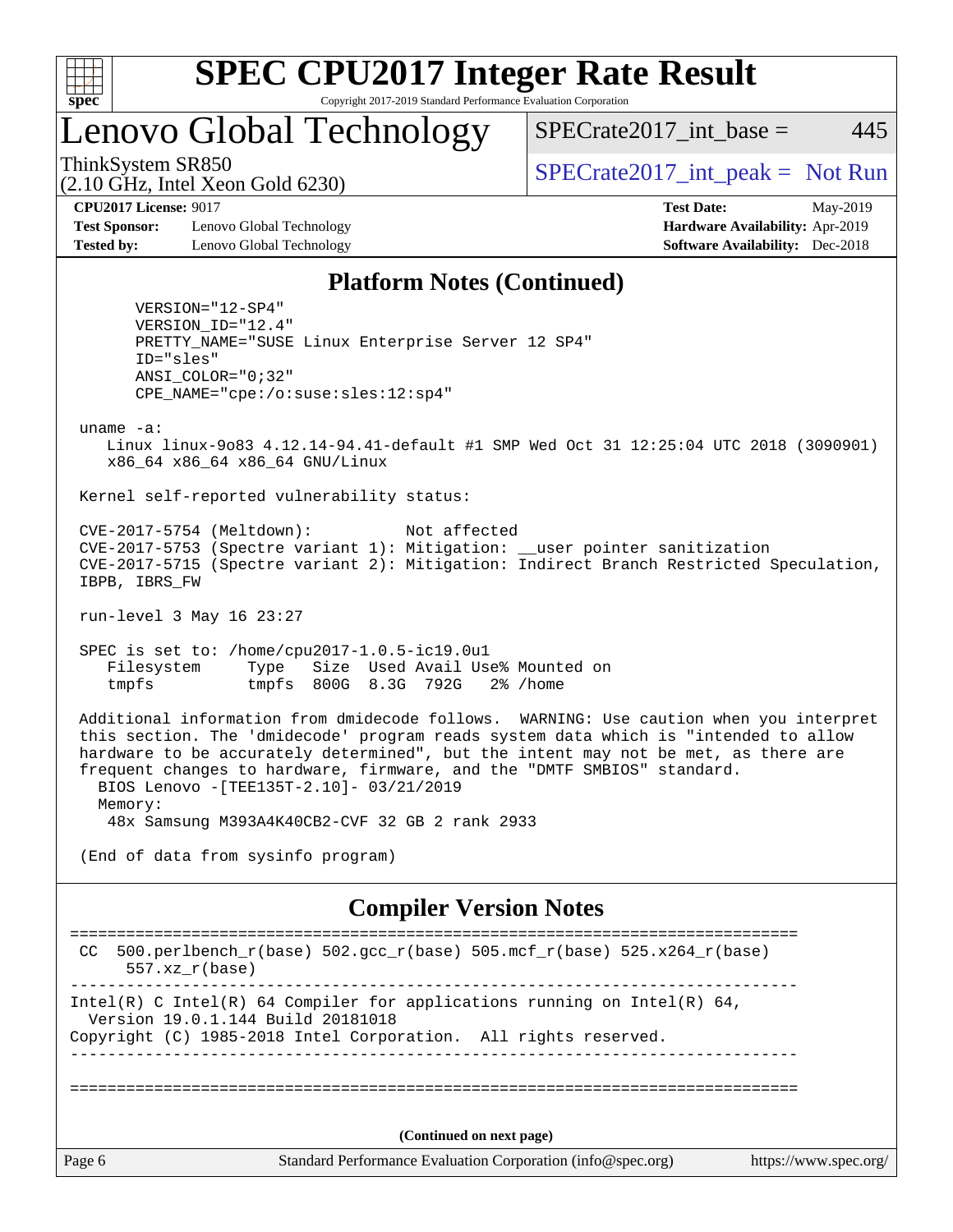

Lenovo Global Technology

ThinkSystem SR850<br>  $SPECTR_{10}$  [SPECrate2017\\_int\\_peak =](http://www.spec.org/auto/cpu2017/Docs/result-fields.html#SPECrate2017intpeak) Not Run

 $SPECTate2017\_int\_base = 445$ 

(2.10 GHz, Intel Xeon Gold 6230)

**[Test Sponsor:](http://www.spec.org/auto/cpu2017/Docs/result-fields.html#TestSponsor)** Lenovo Global Technology **[Hardware Availability:](http://www.spec.org/auto/cpu2017/Docs/result-fields.html#HardwareAvailability)** Apr-2019 **[Tested by:](http://www.spec.org/auto/cpu2017/Docs/result-fields.html#Testedby)** Lenovo Global Technology **[Software Availability:](http://www.spec.org/auto/cpu2017/Docs/result-fields.html#SoftwareAvailability)** Dec-2018

**[CPU2017 License:](http://www.spec.org/auto/cpu2017/Docs/result-fields.html#CPU2017License)** 9017 **[Test Date:](http://www.spec.org/auto/cpu2017/Docs/result-fields.html#TestDate)** May-2019

#### **[Compiler Version Notes \(Continued\)](http://www.spec.org/auto/cpu2017/Docs/result-fields.html#CompilerVersionNotes)**

 CXXC 520.omnetpp\_r(base) 523.xalancbmk\_r(base) 531.deepsjeng\_r(base) 541.leela\_r(base) ------------------------------------------------------------------------------ Intel(R)  $C++$  Intel(R) 64 Compiler for applications running on Intel(R) 64, Version 19.0.1.144 Build 20181018 Copyright (C) 1985-2018 Intel Corporation. All rights reserved. ------------------------------------------------------------------------------ ============================================================================== FC 548.exchange2\_r(base) Intel(R) Fortran Intel(R) 64 Compiler for applications running on Intel(R)

64, Version 19.0.1.144 Build 20181018

Copyright (C) 1985-2018 Intel Corporation. All rights reserved.

------------------------------------------------------------------------------

### **[Base Compiler Invocation](http://www.spec.org/auto/cpu2017/Docs/result-fields.html#BaseCompilerInvocation)**

[C benchmarks](http://www.spec.org/auto/cpu2017/Docs/result-fields.html#Cbenchmarks): [icc -m64 -std=c11](http://www.spec.org/cpu2017/results/res2019q3/cpu2017-20190708-16004.flags.html#user_CCbase_intel_icc_64bit_c11_33ee0cdaae7deeeab2a9725423ba97205ce30f63b9926c2519791662299b76a0318f32ddfffdc46587804de3178b4f9328c46fa7c2b0cd779d7a61945c91cd35)

[C++ benchmarks:](http://www.spec.org/auto/cpu2017/Docs/result-fields.html#CXXbenchmarks) [icpc -m64](http://www.spec.org/cpu2017/results/res2019q3/cpu2017-20190708-16004.flags.html#user_CXXbase_intel_icpc_64bit_4ecb2543ae3f1412ef961e0650ca070fec7b7afdcd6ed48761b84423119d1bf6bdf5cad15b44d48e7256388bc77273b966e5eb805aefd121eb22e9299b2ec9d9)

[Fortran benchmarks](http://www.spec.org/auto/cpu2017/Docs/result-fields.html#Fortranbenchmarks): [ifort -m64](http://www.spec.org/cpu2017/results/res2019q3/cpu2017-20190708-16004.flags.html#user_FCbase_intel_ifort_64bit_24f2bb282fbaeffd6157abe4f878425411749daecae9a33200eee2bee2fe76f3b89351d69a8130dd5949958ce389cf37ff59a95e7a40d588e8d3a57e0c3fd751)

## **[Base Portability Flags](http://www.spec.org/auto/cpu2017/Docs/result-fields.html#BasePortabilityFlags)**

 500.perlbench\_r: [-DSPEC\\_LP64](http://www.spec.org/cpu2017/results/res2019q3/cpu2017-20190708-16004.flags.html#b500.perlbench_r_basePORTABILITY_DSPEC_LP64) [-DSPEC\\_LINUX\\_X64](http://www.spec.org/cpu2017/results/res2019q3/cpu2017-20190708-16004.flags.html#b500.perlbench_r_baseCPORTABILITY_DSPEC_LINUX_X64) 502.gcc\_r: [-DSPEC\\_LP64](http://www.spec.org/cpu2017/results/res2019q3/cpu2017-20190708-16004.flags.html#suite_basePORTABILITY502_gcc_r_DSPEC_LP64) 505.mcf\_r: [-DSPEC\\_LP64](http://www.spec.org/cpu2017/results/res2019q3/cpu2017-20190708-16004.flags.html#suite_basePORTABILITY505_mcf_r_DSPEC_LP64) 520.omnetpp\_r: [-DSPEC\\_LP64](http://www.spec.org/cpu2017/results/res2019q3/cpu2017-20190708-16004.flags.html#suite_basePORTABILITY520_omnetpp_r_DSPEC_LP64) 523.xalancbmk\_r: [-DSPEC\\_LP64](http://www.spec.org/cpu2017/results/res2019q3/cpu2017-20190708-16004.flags.html#suite_basePORTABILITY523_xalancbmk_r_DSPEC_LP64) [-DSPEC\\_LINUX](http://www.spec.org/cpu2017/results/res2019q3/cpu2017-20190708-16004.flags.html#b523.xalancbmk_r_baseCXXPORTABILITY_DSPEC_LINUX) 525.x264\_r: [-DSPEC\\_LP64](http://www.spec.org/cpu2017/results/res2019q3/cpu2017-20190708-16004.flags.html#suite_basePORTABILITY525_x264_r_DSPEC_LP64) 531.deepsjeng\_r: [-DSPEC\\_LP64](http://www.spec.org/cpu2017/results/res2019q3/cpu2017-20190708-16004.flags.html#suite_basePORTABILITY531_deepsjeng_r_DSPEC_LP64) 541.leela\_r: [-DSPEC\\_LP64](http://www.spec.org/cpu2017/results/res2019q3/cpu2017-20190708-16004.flags.html#suite_basePORTABILITY541_leela_r_DSPEC_LP64) 548.exchange2\_r: [-DSPEC\\_LP64](http://www.spec.org/cpu2017/results/res2019q3/cpu2017-20190708-16004.flags.html#suite_basePORTABILITY548_exchange2_r_DSPEC_LP64) 557.xz\_r: [-DSPEC\\_LP64](http://www.spec.org/cpu2017/results/res2019q3/cpu2017-20190708-16004.flags.html#suite_basePORTABILITY557_xz_r_DSPEC_LP64)